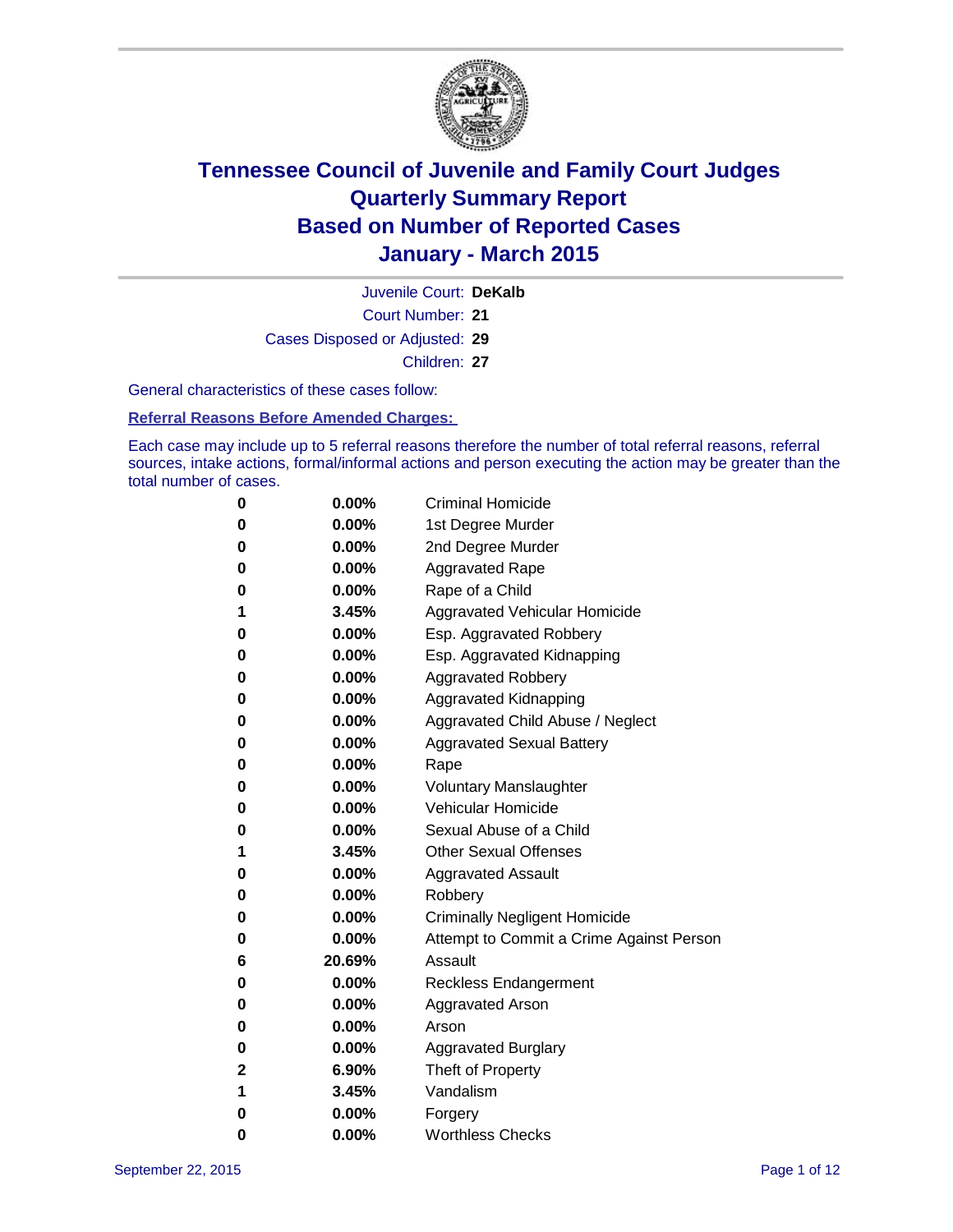

Juvenile Court: **DeKalb**

Court Number: **21**

Cases Disposed or Adjusted: **29**

Children: **27**

#### **Referral Reasons Before Amended Charges:**

Each case may include up to 5 referral reasons therefore the number of total referral reasons, referral sources, intake actions, formal/informal actions and person executing the action may be greater than the total number of cases.

| 0            | 0.00%  | Illegal Possession / Fraudulent Use of Credit / Debit Cards |
|--------------|--------|-------------------------------------------------------------|
| 0            | 0.00%  | <b>Burglary</b>                                             |
| 0            | 0.00%  | Unauthorized Use of a Vehicle                               |
| 0            | 0.00%  | <b>Cruelty to Animals</b>                                   |
| 0            | 0.00%  | Sale of Controlled Substances                               |
| 0            | 0.00%  | <b>Other Drug Offenses</b>                                  |
| 1            | 3.45%  | <b>Possession of Controlled Substances</b>                  |
| 0            | 0.00%  | <b>Criminal Attempt</b>                                     |
| 0            | 0.00%  | Carrying Weapons on School Property                         |
| 0            | 0.00%  | Unlawful Carrying / Possession of a Weapon                  |
| 1            | 3.45%  | <b>Evading Arrest</b>                                       |
| 0            | 0.00%  | Escape                                                      |
| 0            | 0.00%  | Driving Under Influence (DUI)                               |
| 0            | 0.00%  | Possession / Consumption of Alcohol                         |
| 0            | 0.00%  | Resisting Stop, Frisk, Halt, Arrest or Search               |
| 0            | 0.00%  | <b>Aggravated Criminal Trespass</b>                         |
| 0            | 0.00%  | Harassment                                                  |
| 0            | 0.00%  | Failure to Appear                                           |
| 0            | 0.00%  | Filing a False Police Report                                |
| 0            | 0.00%  | Criminal Impersonation                                      |
| 0            | 0.00%  | <b>Disorderly Conduct</b>                                   |
| 0            | 0.00%  | <b>Criminal Trespass</b>                                    |
| 0            | 0.00%  | <b>Public Intoxication</b>                                  |
| 0            | 0.00%  | Gambling                                                    |
| $\mathbf{2}$ | 6.90%  | <b>Traffic</b>                                              |
| 0            | 0.00%  | <b>Local Ordinances</b>                                     |
| 1            | 3.45%  | Violation of Wildlife Regulations                           |
| 0            | 0.00%  | Contempt of Court                                           |
| 5            | 17.24% | Violation of Probation                                      |
| 0            | 0.00%  | Violation of Aftercare                                      |
| 1            | 3.45%  | <b>Unruly Behavior</b>                                      |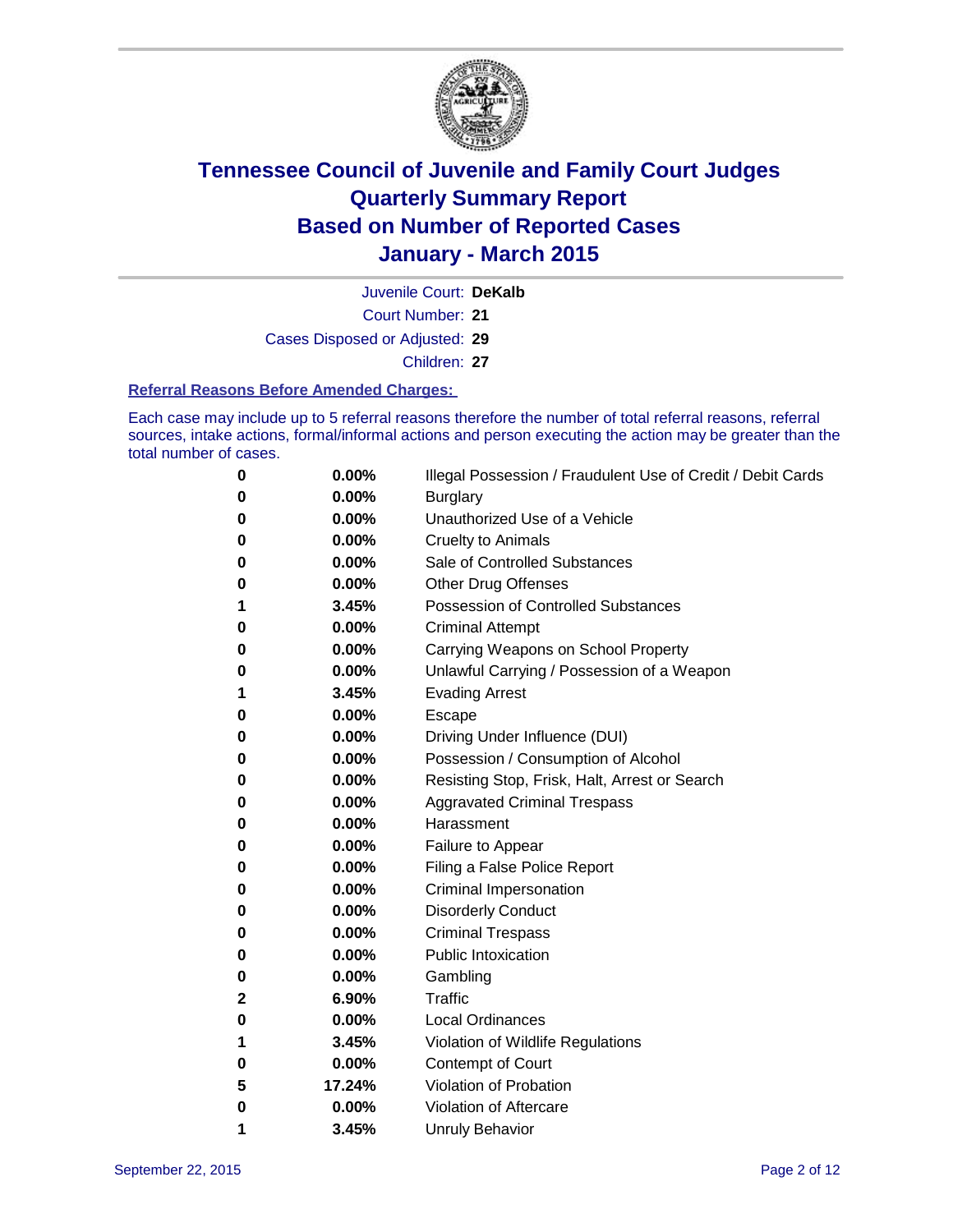

Court Number: **21** Juvenile Court: **DeKalb** Cases Disposed or Adjusted: **29**

Children: **27**

#### **Referral Reasons Before Amended Charges:**

Each case may include up to 5 referral reasons therefore the number of total referral reasons, referral sources, intake actions, formal/informal actions and person executing the action may be greater than the total number of cases.

| 0  | $0.00\%$ | Truancy                                |
|----|----------|----------------------------------------|
| 1  | 3.45%    | In-State Runaway                       |
| 0  | 0.00%    | Out-of-State Runaway                   |
| 6  | 20.69%   | Possession of Tobacco Products         |
| 0  | $0.00\%$ | Violation of a Valid Court Order       |
| 0  | $0.00\%$ | <b>Violation of Curfew</b>             |
| 0  | 0.00%    | Sexually Abused Child                  |
| 0  | 0.00%    | <b>Physically Abused Child</b>         |
| 0  | 0.00%    | Dependency / Neglect                   |
| 0  | 0.00%    | <b>Termination of Parental Rights</b>  |
| 0  | $0.00\%$ | <b>Violation of Pretrial Diversion</b> |
| 0  | $0.00\%$ | Violation of Informal Adjustment       |
| 0  | $0.00\%$ | <b>Judicial Review</b>                 |
| 0  | $0.00\%$ | <b>Administrative Review</b>           |
| 0  | 0.00%    | <b>Foster Care Review</b>              |
| 0  | $0.00\%$ | Custody                                |
| 0  | $0.00\%$ | Visitation                             |
| 0  | 0.00%    | Paternity / Legitimation               |
| 0  | 0.00%    | Child Support                          |
| 0  | 0.00%    | <b>Request for Medical Treatment</b>   |
| 0  | 0.00%    | <b>Consent to Marry</b>                |
| 0  | 0.00%    | Other                                  |
| 29 | 100.00%  | <b>Total Referrals</b>                 |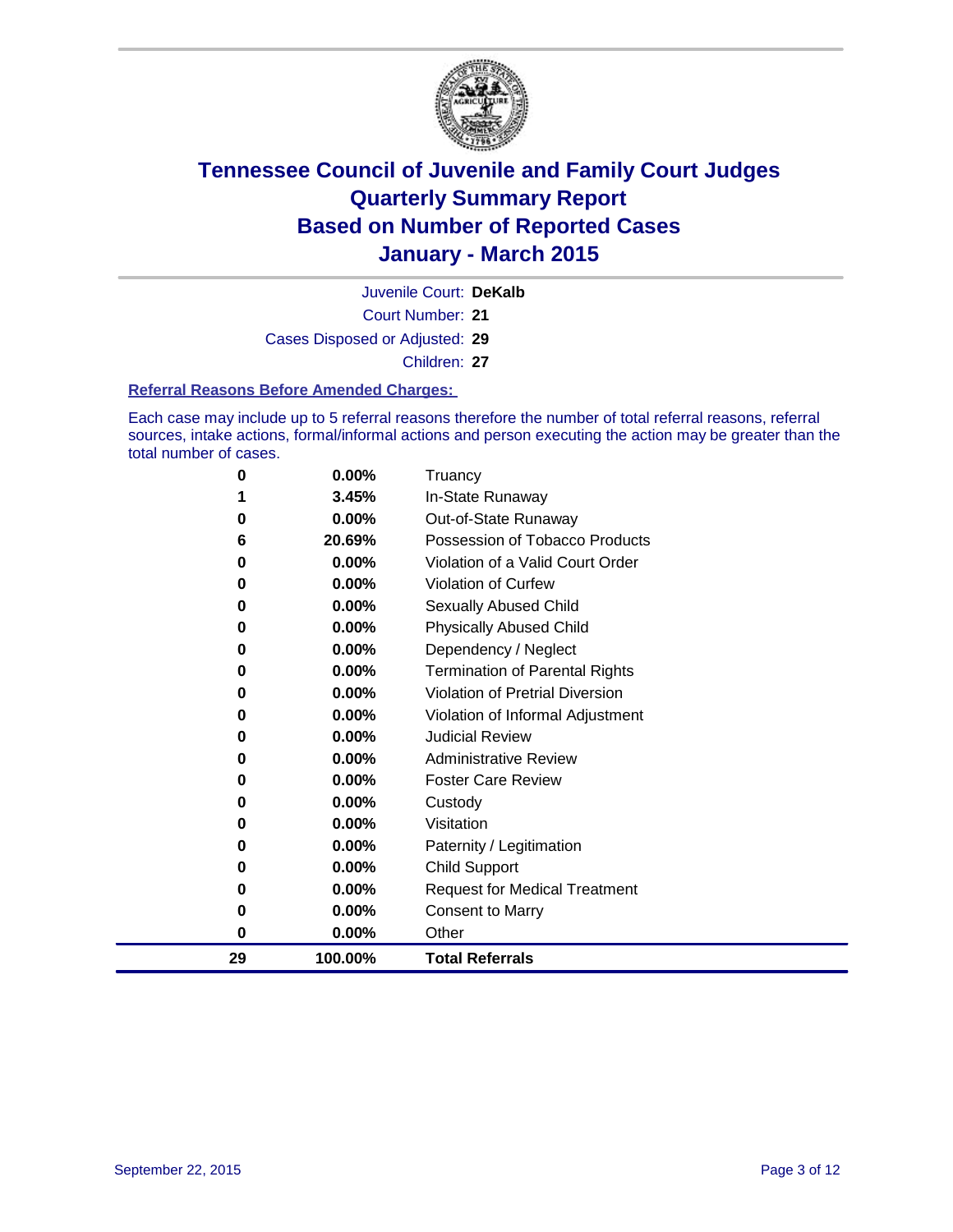

| Juvenile Court: DeKalb         |  |
|--------------------------------|--|
| Court Number: 21               |  |
| Cases Disposed or Adjusted: 29 |  |
| Children: 27                   |  |
| <b>Referral Sources: 1</b>     |  |

| 29          | 100.00%  | <b>Total Referral Sources</b>     |
|-------------|----------|-----------------------------------|
| 2           | 6.90%    | Other                             |
| 0           | 0.00%    | Unknown                           |
| 0           | $0.00\%$ | Hospital                          |
| 0           | $0.00\%$ | Child & Parent                    |
| 0           | $0.00\%$ | Victim                            |
| 0           | 0.00%    | <b>Other Court</b>                |
| 3           | 10.34%   | Social Agency                     |
|             | 3.45%    | <b>Court Staff</b>                |
| 0           | 0.00%    | <b>District Attorney's Office</b> |
| 0           | $0.00\%$ | <b>Other State Department</b>     |
| 4           | 13.79%   | <b>DCS</b>                        |
| 0           | 0.00%    | <b>CSA</b>                        |
| 0           | 0.00%    | School                            |
| 0           | 0.00%    | Self                              |
| 0           | $0.00\%$ | Relatives                         |
| $\mathbf 2$ | 6.90%    | Parents                           |
| 17          | 58.62%   | Law Enforcement                   |

### **Age of Child at Referral: 2**

| 27 | 100.00%  | <b>Total Child Count</b> |
|----|----------|--------------------------|
| 0  | $0.00\%$ | Unknown                  |
| 1  | 3.70%    | Ages 19 and Over         |
| 10 | 37.04%   | Ages 17 through 18       |
| 8  | 29.63%   | Ages 15 through 16       |
| 7  | 25.93%   | Ages 13 through 14       |
| 1  | 3.70%    | Ages 11 through 12       |
| 0  | $0.00\%$ | Ages 10 and Under        |

<sup>1</sup> If different than number of Referral Reasons (29), verify accuracy of your court's data.

One child could be counted in multiple categories, verify accuracy of your court's data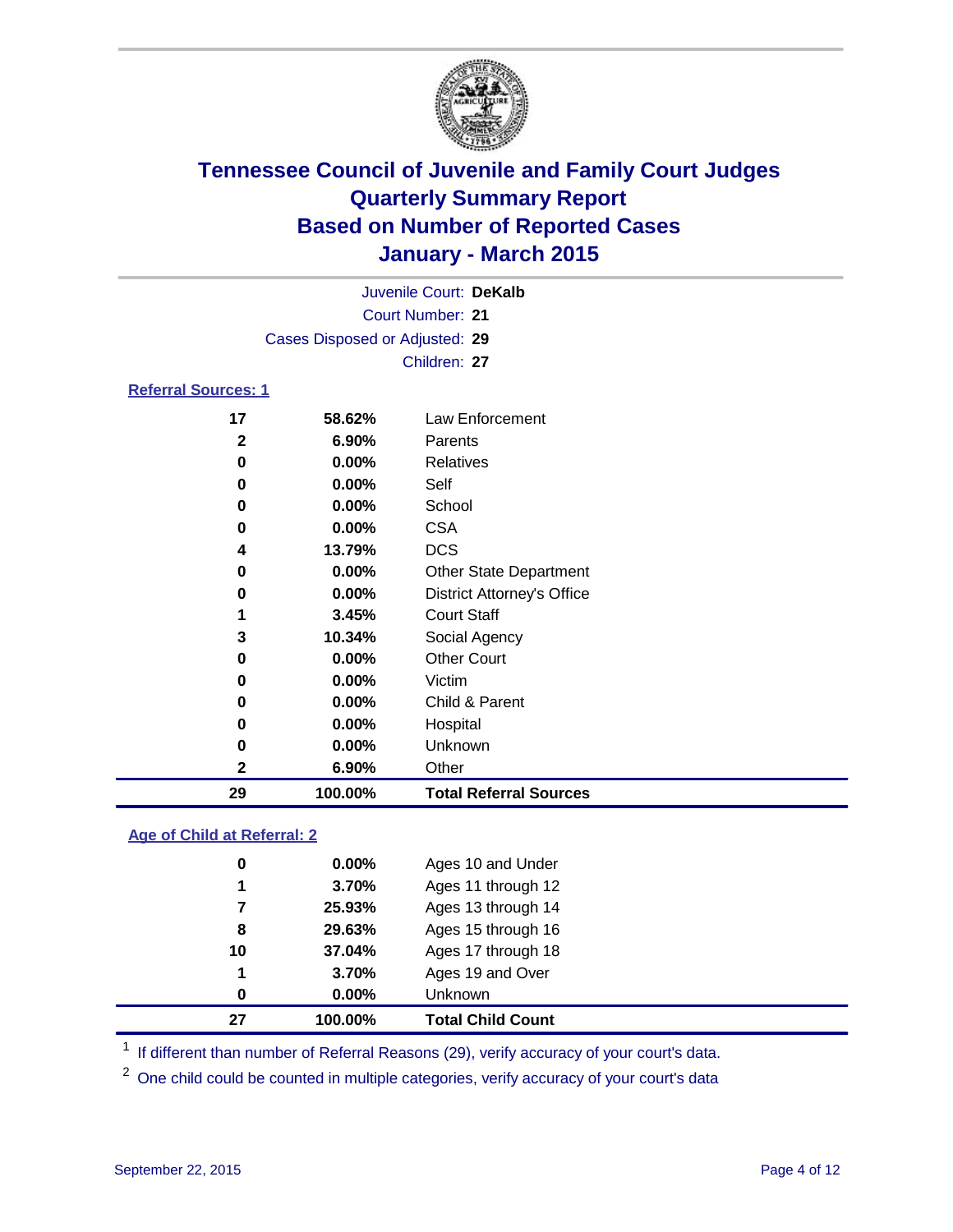

| Juvenile Court: DeKalb                  |                                |                          |  |  |
|-----------------------------------------|--------------------------------|--------------------------|--|--|
|                                         | Court Number: 21               |                          |  |  |
|                                         | Cases Disposed or Adjusted: 29 |                          |  |  |
|                                         |                                | Children: 27             |  |  |
| Sex of Child: 1                         |                                |                          |  |  |
| 23                                      | 85.19%                         | Male                     |  |  |
| $\overline{\mathbf{4}}$                 | 14.81%                         | Female                   |  |  |
| 0                                       | 0.00%                          | Unknown                  |  |  |
| 27                                      | 100.00%                        | <b>Total Child Count</b> |  |  |
| Race of Child: 1                        |                                |                          |  |  |
| 23                                      | 85.19%                         | White                    |  |  |
| 1                                       | 3.70%                          | African American         |  |  |
| $\bf{0}$                                | 0.00%                          | Native American          |  |  |
| 0                                       | 0.00%                          | Asian                    |  |  |
| 3                                       | 11.11%                         | Mixed                    |  |  |
| $\mathbf 0$                             | 0.00%                          | Unknown                  |  |  |
| 27                                      | 100.00%                        | <b>Total Child Count</b> |  |  |
| <b>Hispanic Origin: 1</b>               |                                |                          |  |  |
| 3                                       | 11.11%                         | Yes                      |  |  |
| 23                                      | 85.19%                         | <b>No</b>                |  |  |
| 1                                       | 3.70%                          | Unknown                  |  |  |
| 27                                      | 100.00%                        | <b>Total Child Count</b> |  |  |
| <b>School Enrollment of Children: 1</b> |                                |                          |  |  |
| 27                                      | 100.00%                        | Yes                      |  |  |
| $\mathbf 0$                             | 0.00%                          | <b>No</b>                |  |  |
| $\bf{0}$                                | 0.00%                          | Unknown                  |  |  |
| 27                                      | 100.00%                        | <b>Total Child Count</b> |  |  |

One child could be counted in multiple categories, verify accuracy of your court's data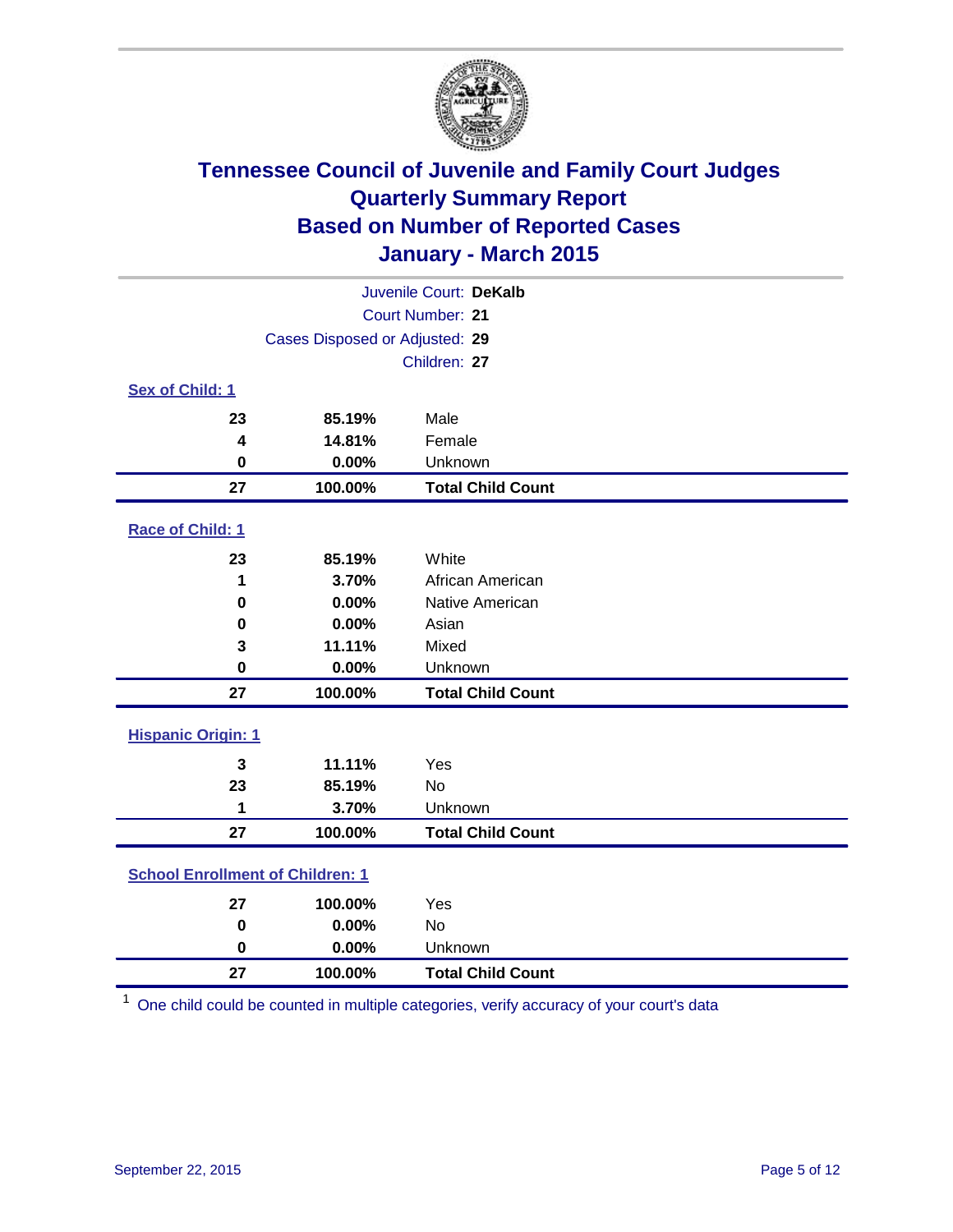

| 27                                                        | 100.00%                        | <b>Total Child Count</b>     |  |
|-----------------------------------------------------------|--------------------------------|------------------------------|--|
| 0                                                         | 0.00%                          | Other                        |  |
| 0                                                         | $0.00\%$                       | Unknown                      |  |
| 0                                                         | 0.00%                          | Independent                  |  |
| 0                                                         | $0.00\%$                       | In an Institution            |  |
| 0                                                         | $0.00\%$                       | In a Residential Center      |  |
| 8                                                         | 29.63%                         | In a Group Home              |  |
| 0                                                         | $0.00\%$                       | With Foster Family           |  |
| 1                                                         | 3.70%                          | With Adoptive Parents        |  |
| 0                                                         | $0.00\%$                       | <b>With Relatives</b>        |  |
| 3                                                         | 11.11%                         | With Father                  |  |
| $12 \,$                                                   | 44.44%                         | With Mother                  |  |
| $\mathbf{2}$                                              | 7.41%                          | With Mother and Stepfather   |  |
| 0                                                         | $0.00\%$                       | With Father and Stepmother   |  |
| 1                                                         | 3.70%                          | With Both Biological Parents |  |
| <b>Living Arrangement of Child at Time of Referral: 1</b> |                                |                              |  |
|                                                           |                                | Children: 27                 |  |
|                                                           |                                |                              |  |
|                                                           | Cases Disposed or Adjusted: 29 |                              |  |
|                                                           |                                | Court Number: 21             |  |
|                                                           |                                | Juvenile Court: DeKalb       |  |

### **Type of Detention: 2**

| 0<br>$\mathbf{2}$<br>0 | $0.00\%$<br>$6.90\%$<br>$0.00\%$ | Non-Secure Placement<br>Juvenile Detention Facility<br>Jail - Complete Separation |
|------------------------|----------------------------------|-----------------------------------------------------------------------------------|
| 0                      | 0.00%                            | Jail - Partial Separation                                                         |
| 0                      | $0.00\%$                         | Jail - No Separation                                                              |
| 0                      | $0.00\%$                         | <b>Psychiatric Hospital</b>                                                       |
| 0                      | $0.00\%$                         | Unknown                                                                           |
| 27                     | 93.10%                           | Does Not Apply                                                                    |
| 0                      | $0.00\%$                         | Other                                                                             |
| 29                     | 100.00%                          | <b>Total Detention Count</b>                                                      |

<sup>1</sup> One child could be counted in multiple categories, verify accuracy of your court's data

If different than number of Cases (29) verify accuracy of your court's data.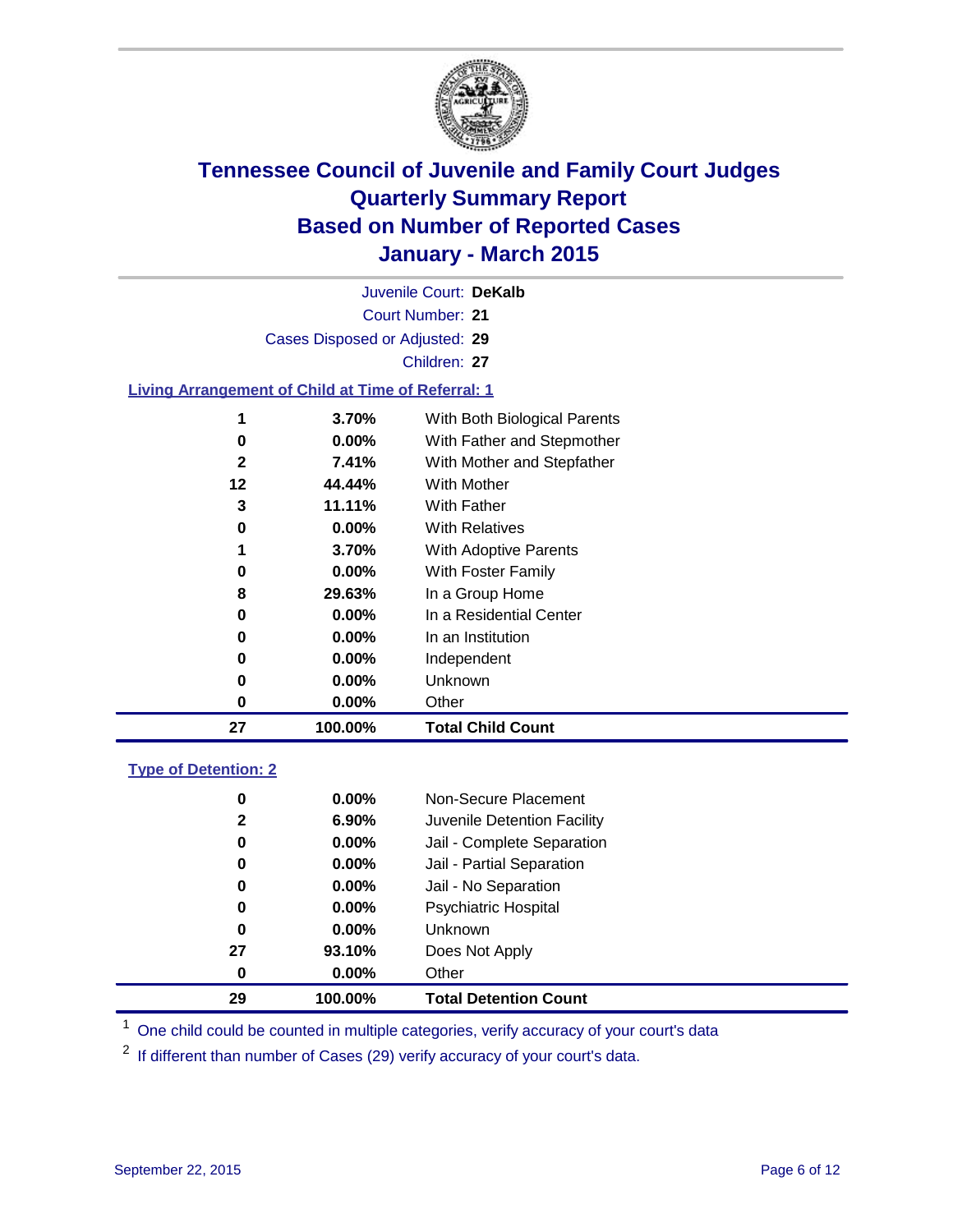

|                                                    | Juvenile Court: DeKalb |                                      |  |  |  |  |
|----------------------------------------------------|------------------------|--------------------------------------|--|--|--|--|
|                                                    | Court Number: 21       |                                      |  |  |  |  |
| Cases Disposed or Adjusted: 29                     |                        |                                      |  |  |  |  |
|                                                    | Children: 27           |                                      |  |  |  |  |
| <b>Placement After Secure Detention Hearing: 1</b> |                        |                                      |  |  |  |  |
| 1                                                  | 3.45%                  | Returned to Prior Living Arrangement |  |  |  |  |
| $\bf{0}$                                           | 0.00%                  | Juvenile Detention Facility          |  |  |  |  |
| 0                                                  | 0.00%                  | Jail                                 |  |  |  |  |
| 0                                                  | 0.00%                  | Shelter / Group Home                 |  |  |  |  |
| 0                                                  | 0.00%                  | <b>Foster Family Home</b>            |  |  |  |  |
| 0                                                  | 0.00%                  | <b>Psychiatric Hospital</b>          |  |  |  |  |
| $\bf{0}$                                           | 0.00%                  | Unknown                              |  |  |  |  |
| 27                                                 | 93.10%                 | Does Not Apply                       |  |  |  |  |
| 1                                                  | 3.45%                  | Other                                |  |  |  |  |
| 29                                                 | 100.00%                | <b>Total Placement Count</b>         |  |  |  |  |
| <b>Intake Actions: 2</b>                           |                        |                                      |  |  |  |  |
|                                                    |                        |                                      |  |  |  |  |
| 21                                                 | 72.41%                 | <b>Petition Filed</b>                |  |  |  |  |
| $\bf{0}$                                           | 0.00%                  | <b>Motion Filed</b>                  |  |  |  |  |
| 8                                                  | 27.59%                 | <b>Citation Processed</b>            |  |  |  |  |
| 0                                                  | 0.00%                  | Notification of Paternity Processed  |  |  |  |  |
| $\bf{0}$                                           | 0.00%                  | Scheduling of Judicial Review        |  |  |  |  |
| 0                                                  | 0.00%                  | Scheduling of Administrative Review  |  |  |  |  |
| 0                                                  | 0.00%                  | Scheduling of Foster Care Review     |  |  |  |  |
| $\bf{0}$                                           | 0.00%                  | Unknown                              |  |  |  |  |
| 0                                                  | 0.00%                  | Does Not Apply                       |  |  |  |  |
| $\bf{0}$                                           | 0.00%                  | Other                                |  |  |  |  |
| 29                                                 | 100.00%                | <b>Total Intake Count</b>            |  |  |  |  |

<sup>1</sup> If different than number of Cases (29) verify accuracy of your court's data.

<sup>2</sup> If different than number of Referral Reasons (29), verify accuracy of your court's data.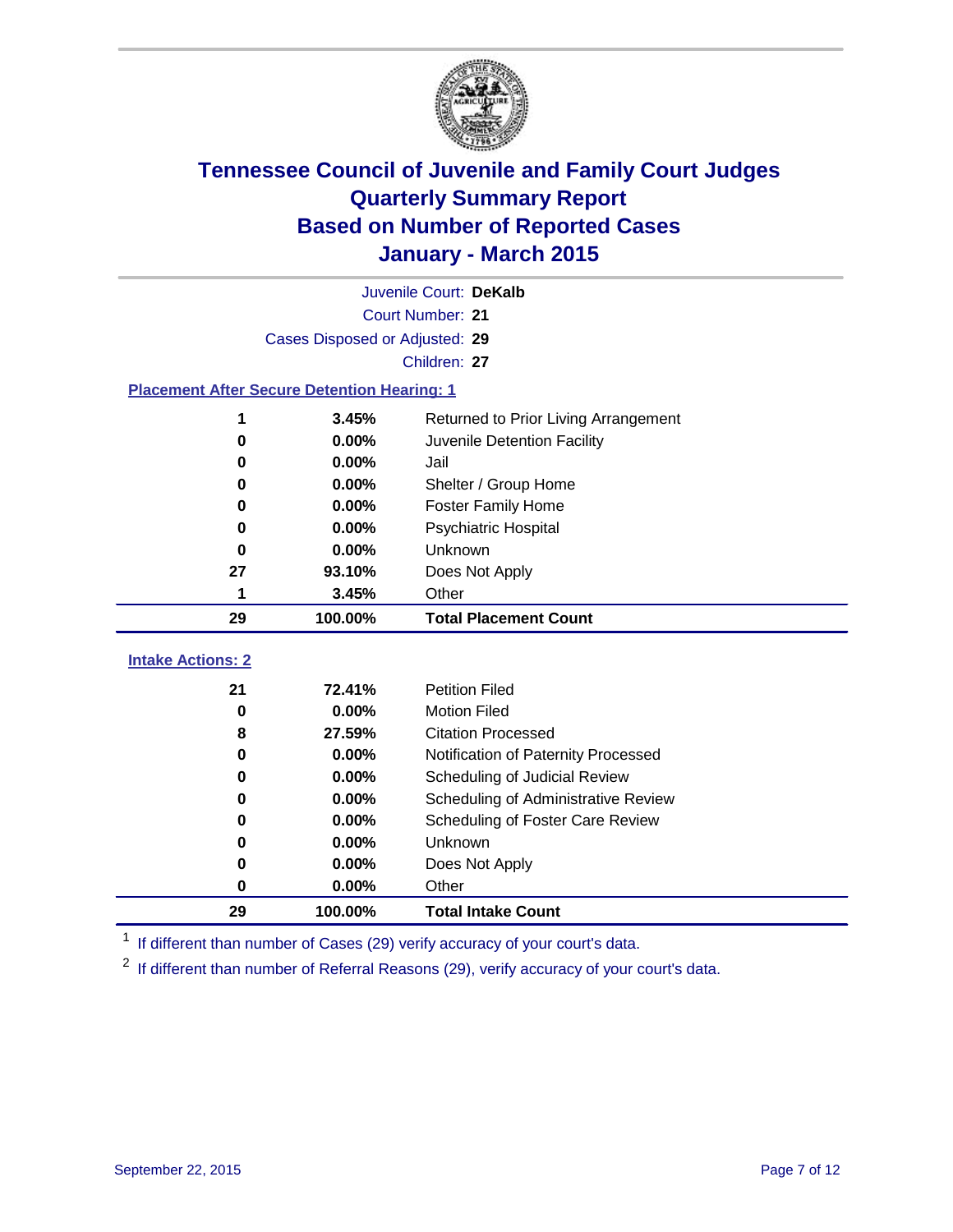

Court Number: **21** Juvenile Court: **DeKalb** Cases Disposed or Adjusted: **29** Children: **27**

### **Last Grade Completed by Child: 1**

| 27          | 100.00%        | <b>Total Child Count</b> |
|-------------|----------------|--------------------------|
| 0           | 0.00%          | Other                    |
| 1           | 3.70%          | Unknown                  |
| $\bf{0}$    | 0.00%          | Never Attended School    |
| 0           | 0.00%          | Graduated                |
| 0           | 0.00%          | <b>GED</b>               |
| 0           | 0.00%          | Non-Graded Special Ed    |
| 0           | 0.00%          | 12th Grade               |
| 4           | 14.81%         | 11th Grade               |
| 6           | 22.22%         | 10th Grade               |
| 0           | 0.00%          | 9th Grade                |
| 6           | 22.22%         | 9th Grade                |
| $\bf{0}$    | 0.00%          | 8th Grade                |
| 4           | 14.81%         | 8th Grade                |
| $\bf{0}$    | 0.00%          | 7th Grade                |
| 4           | 14.81%         | 7th Grade                |
| 0           | 0.00%          | 6th Grade                |
| 1           | 3.70%          | 6th Grade                |
| 0           | 0.00%          | 5th Grade                |
| 0           | 0.00%          | 5th Grade                |
| 1<br>0      | 3.70%<br>0.00% | 4th Grade<br>4th Grade   |
| 0           | 0.00%          | 3rd Grade                |
| 0           | 0.00%          | 3rd Grade                |
| 0           | 0.00%          | 2nd Grade                |
| 0           | 0.00%          | 2nd Grade                |
| 0           | 0.00%          | 1st Grade                |
| $\bf{0}$    | 0.00%          | 1st Grade                |
| $\bf{0}$    | 0.00%          | Kindergarten             |
| $\bf{0}$    | 0.00%          | Preschool                |
| $\mathbf 0$ | 0.00%          | Too Young for School     |
|             |                |                          |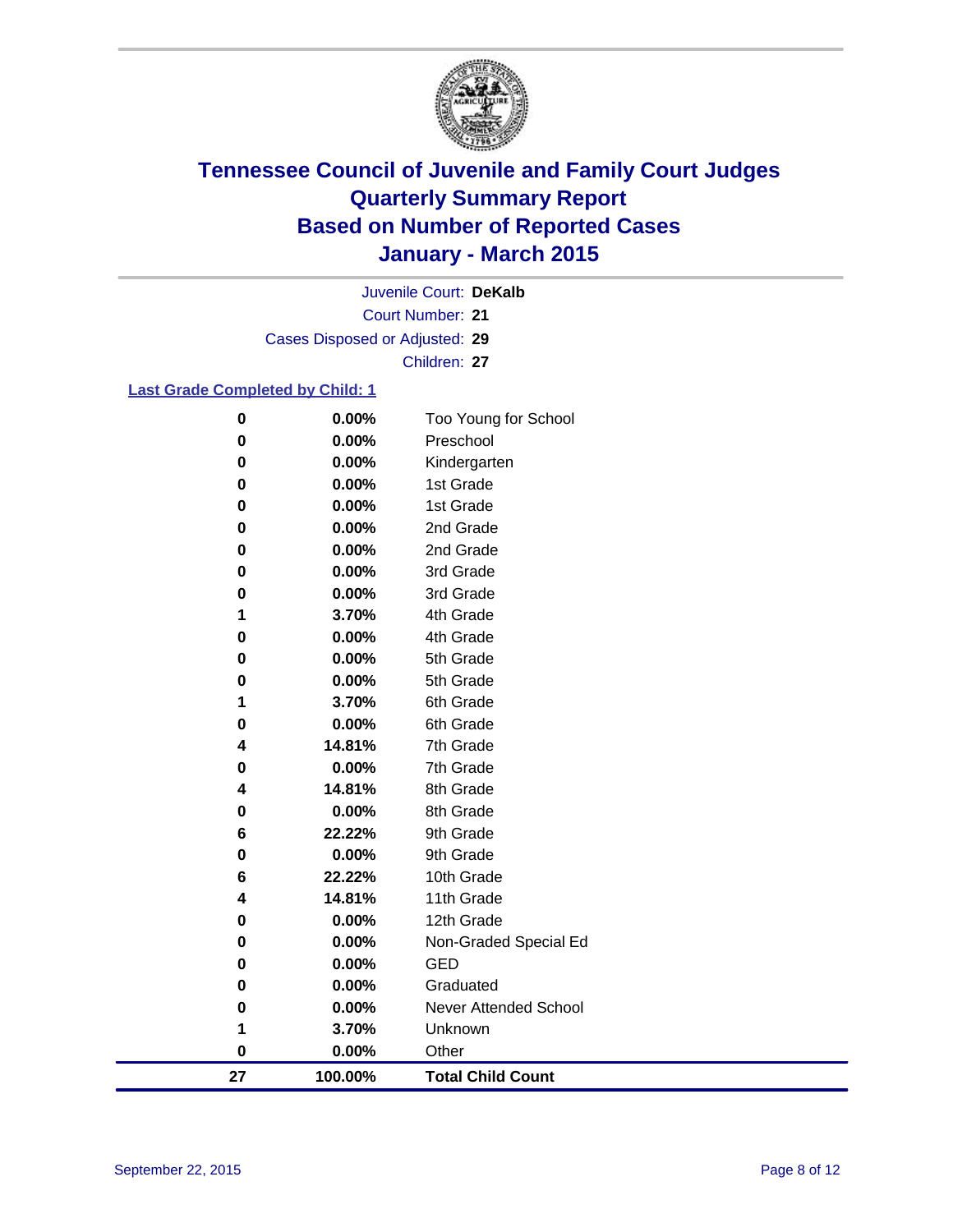

|                                                                                                                          |                                | Juvenile Court: DeKalb                                                                                          |
|--------------------------------------------------------------------------------------------------------------------------|--------------------------------|-----------------------------------------------------------------------------------------------------------------|
|                                                                                                                          |                                | Court Number: 21                                                                                                |
|                                                                                                                          | Cases Disposed or Adjusted: 29 |                                                                                                                 |
|                                                                                                                          |                                | Children: 27                                                                                                    |
| <b>Enrolled in Special Education: 1</b>                                                                                  |                                |                                                                                                                 |
| 1                                                                                                                        | 3.70%                          | Yes                                                                                                             |
| 8                                                                                                                        | 29.63%                         | No                                                                                                              |
| 18                                                                                                                       | 66.67%                         | Unknown                                                                                                         |
| 27                                                                                                                       | 100.00%                        | <b>Total Child Count</b>                                                                                        |
| $1 -$<br>the contract of the contract of the contract of the contract of the contract of the contract of the contract of |                                | the contract of the contract of the contract of the contract of the contract of the contract of the contract of |

<sup>1</sup> One child could be counted in multiple categories, verify accuracy of your court's data

| <b>Action Executed By: 1</b> |
|------------------------------|
|------------------------------|

| 29<br>0 | 100.00%<br>0.00% | Judge<br>Magistrate       |
|---------|------------------|---------------------------|
| 0       | $0.00\%$         | <b>YSO</b>                |
| 0       | 0.00%            | Other                     |
| 0       | $0.00\%$         | Unknown                   |
| 29      | 100.00%          | <b>Total Action Count</b> |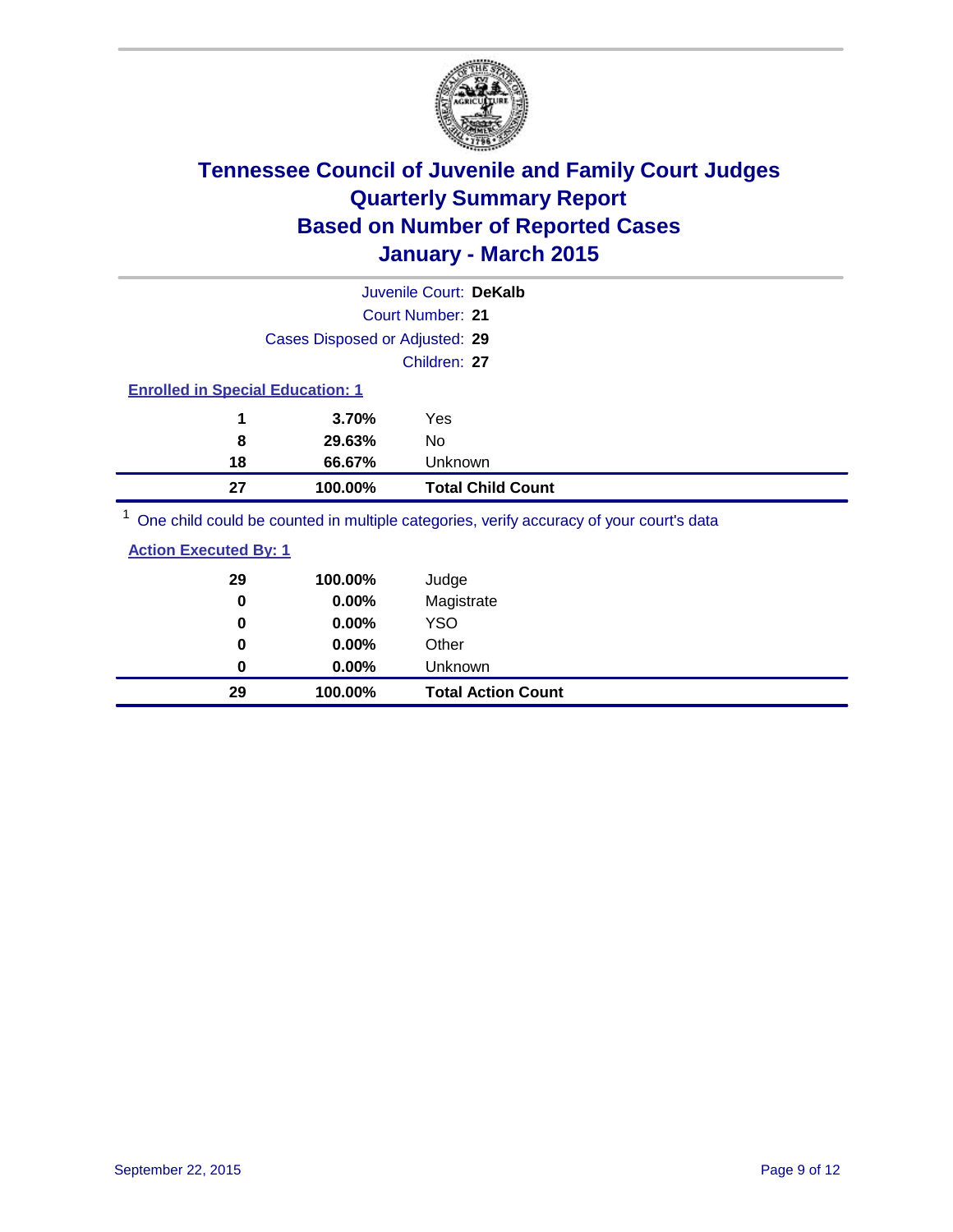

Court Number: **21** Juvenile Court: **DeKalb** Cases Disposed or Adjusted: **29** Children: **27**

### **Formal / Informal Actions: 1**

| 4  | 13.79%   | Dismissed                                        |
|----|----------|--------------------------------------------------|
| 0  | $0.00\%$ | Retired / Nolle Prosequi                         |
| 11 | 37.93%   | <b>Complaint Substantiated Delinquent</b>        |
| 9  | 31.03%   | <b>Complaint Substantiated Status Offender</b>   |
| 0  | $0.00\%$ | <b>Complaint Substantiated Dependent/Neglect</b> |
| 0  | $0.00\%$ | <b>Complaint Substantiated Abused</b>            |
| 0  | $0.00\%$ | <b>Complaint Substantiated Mentally III</b>      |
| 0  | $0.00\%$ | Informal Adjustment                              |
| 5  | 17.24%   | <b>Pretrial Diversion</b>                        |
| 0  | $0.00\%$ | <b>Transfer to Adult Court Hearing</b>           |
| 0  | $0.00\%$ | Charges Cleared by Transfer to Adult Court       |
| 0  | $0.00\%$ | Special Proceeding                               |
| 0  | $0.00\%$ | <b>Review Concluded</b>                          |
| 0  | $0.00\%$ | Case Held Open                                   |
| 0  | $0.00\%$ | Other                                            |
| 0  | $0.00\%$ | Unknown                                          |
| 29 | 100.00%  | <b>Total Action Count</b>                        |

<sup>1</sup> If different than number of Referral Reasons (29), verify accuracy of your court's data.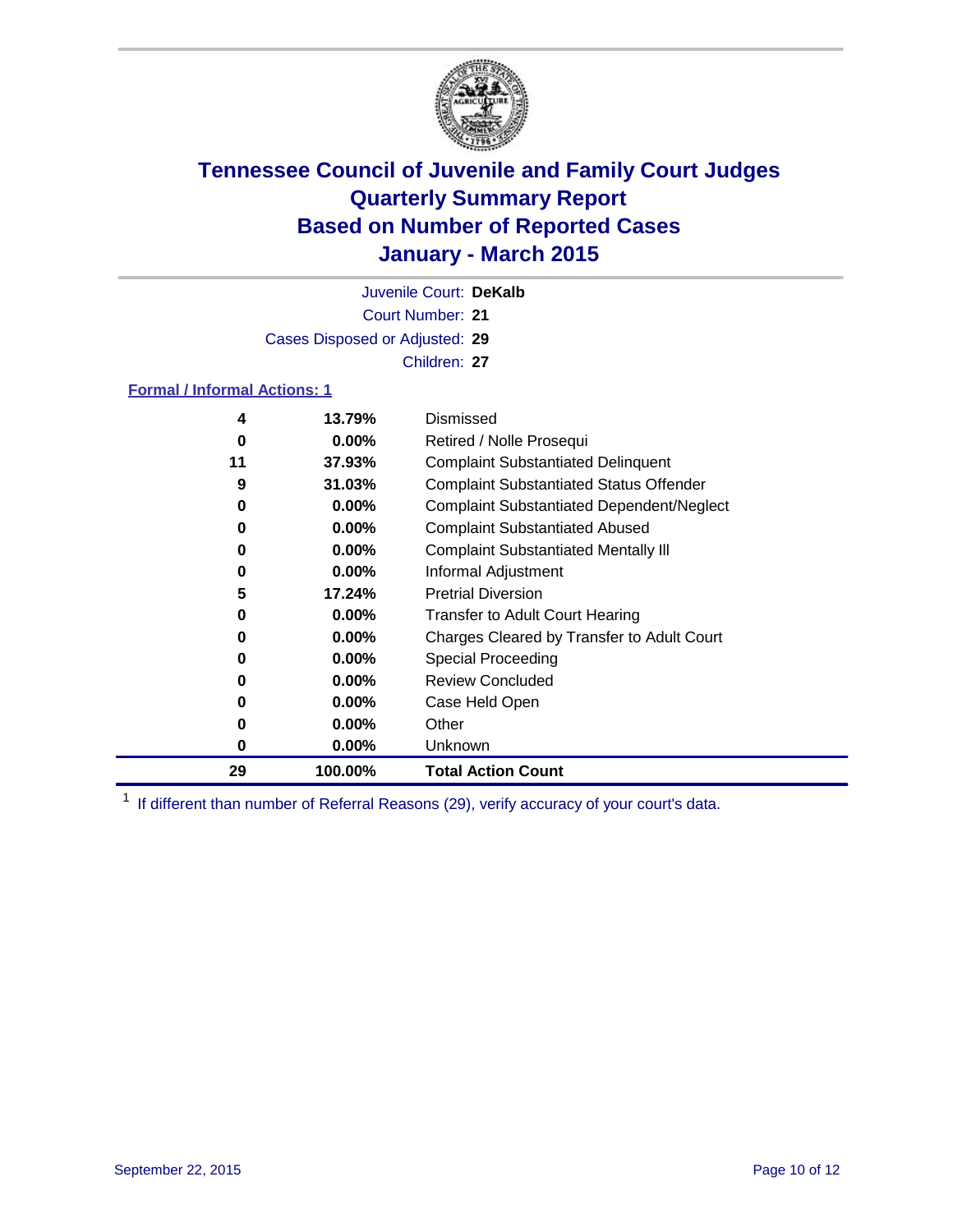

|                       |                                | Juvenile Court: DeKalb                                |
|-----------------------|--------------------------------|-------------------------------------------------------|
|                       |                                | Court Number: 21                                      |
|                       | Cases Disposed or Adjusted: 29 |                                                       |
|                       |                                | Children: 27                                          |
| <b>Case Outcomes:</b> |                                | There can be multiple outcomes for one child or case. |
| 3                     | 4.17%                          | <b>Case Dismissed</b>                                 |
| 0                     | 0.00%                          | Case Retired or Nolle Prosequi                        |
| 0                     | 0.00%                          | Warned / Counseled                                    |
| 0                     | 0.00%                          | Held Open For Review                                  |
| 2                     | 2.78%                          | Supervision / Probation to Juvenile Court             |
| 0                     | 0.00%                          | <b>Probation to Parents</b>                           |
| 0                     | 0.00%                          | Referral to Another Entity for Supervision / Service  |
| 0                     | 0.00%                          | Referred for Mental Health Counseling                 |
| 2                     | 2.78%                          | Referred for Alcohol and Drug Counseling              |
| 0                     | 0.00%                          | <b>Referred to Alternative School</b>                 |
| 0                     | 0.00%                          | Referred to Private Child Agency                      |
| 1                     | 1.39%                          | Referred to Defensive Driving School                  |
| 0                     | 0.00%                          | Referred to Alcohol Safety School                     |
| 9                     | 12.50%                         | Referred to Juvenile Court Education-Based Program    |
| 0                     | 0.00%                          | Driver's License Held Informally                      |
| 0                     | 0.00%                          | <b>Voluntary Placement with DMHMR</b>                 |
| 0                     | 0.00%                          | Private Mental Health Placement                       |
| 0                     | 0.00%                          | <b>Private MR Placement</b>                           |
| 0                     | 0.00%                          | Placement with City/County Agency/Facility            |
| 0                     | 0.00%                          | Placement with Relative / Other Individual            |
| 0                     | 0.00%                          | Fine                                                  |
| 13                    | 18.06%                         | <b>Public Service</b>                                 |
| $\mathbf{2}$          | 2.78%                          | Restitution                                           |
| 0                     | 0.00%                          | <b>Runaway Returned</b>                               |
| 1                     | 1.39%                          | No Contact Order                                      |
| 0                     | 0.00%                          | Injunction Other than No Contact Order                |
| 3                     | 4.17%                          | <b>House Arrest</b>                                   |
| 0                     | 0.00%                          | <b>Court Defined Curfew</b>                           |
| 0                     | 0.00%                          | Dismissed from Informal Adjustment                    |
| 0                     | 0.00%                          | Dismissed from Pretrial Diversion                     |
| 0                     | 0.00%                          | Released from Probation                               |
| 0                     | 0.00%                          | <b>Transferred to Adult Court</b>                     |
| 0                     | 0.00%                          | <b>DMHMR Involuntary Commitment</b>                   |
| 0                     | $0.00\%$                       | <b>DCS Commitment - Determinate</b>                   |